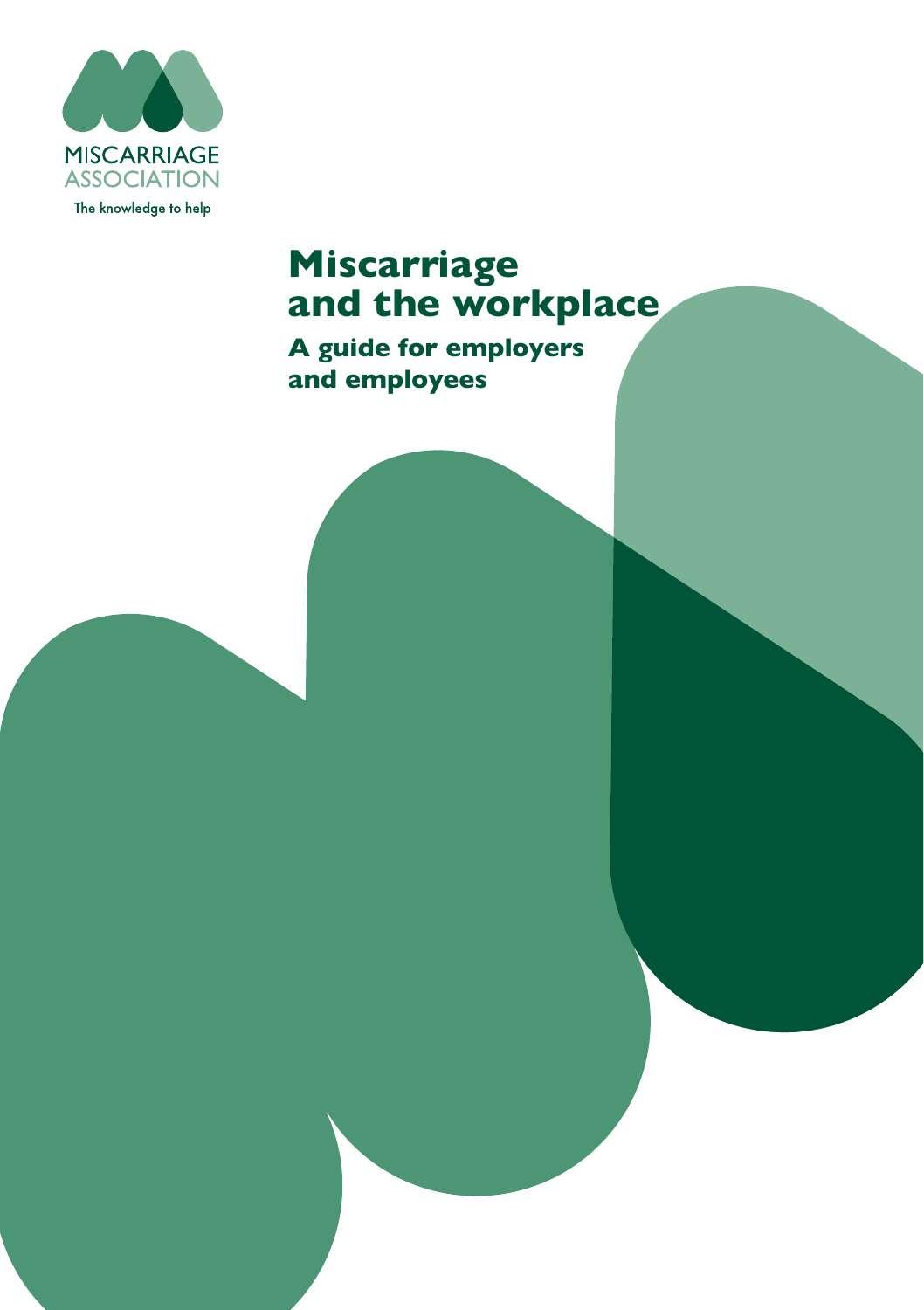#### **This leaflet is a summary of our information for employers and employees affected by miscarriage, ectopic pregnancy or molar pregnancy.**

In it, we highlight some key facts, figures and guidance to help everyone understand their rights and responsibilities and the benefit of good support.

You can find more detailed information at www[.miscarriageassociation.org.uk/workplace](http://www.miscarriageassociation.org.uk/workplace   ) 

# **Information for employers and HR**

An estimated one in four pregnancies ends in miscarriage\*. Some people will experience recurrent miscarriages. Most workplaces have staff who have been or may be affected.

Miscarriage affects women and their partners in different ways. For many people it is the loss of a baby, however early it happens. Thoughtful support and management can make a real difference to how people cope – and can enhance an employee's motivation and commitment<sup>1</sup>

A lack of support can mean reduced productivity, lower standards of work, increased absence and even resignation.

It may help to share some of this information with your own manager or senior managers so they understand more about the decisions you are making and why.

\* We often use the term 'miscarriage' to include miscarriage, ectopic and molar pregnancy.

**My line manager has been amazing. I am so fortunate to have had her support and probably would not be in work now if it wasn't for her. "**

# **Understanding miscarriage, ectopic pregnancy and molar pregnancy 99**<br>g misc<br>ancy a

Understanding the physical and emotional impact of miscarriage, ectopic and molar pregnancy will help you offer support.

Our leaflet '*[Supporting someone you know](https://www.miscarriageassociation.org.uk/wp-content/uploads/2016/10/Supporting-someone-you-know-2019.pdf)*' has a good summary of the feelings and experiences someone might have after pregnancy loss.

You can also read more detailed information on our websitesee page 10 of this leaflet.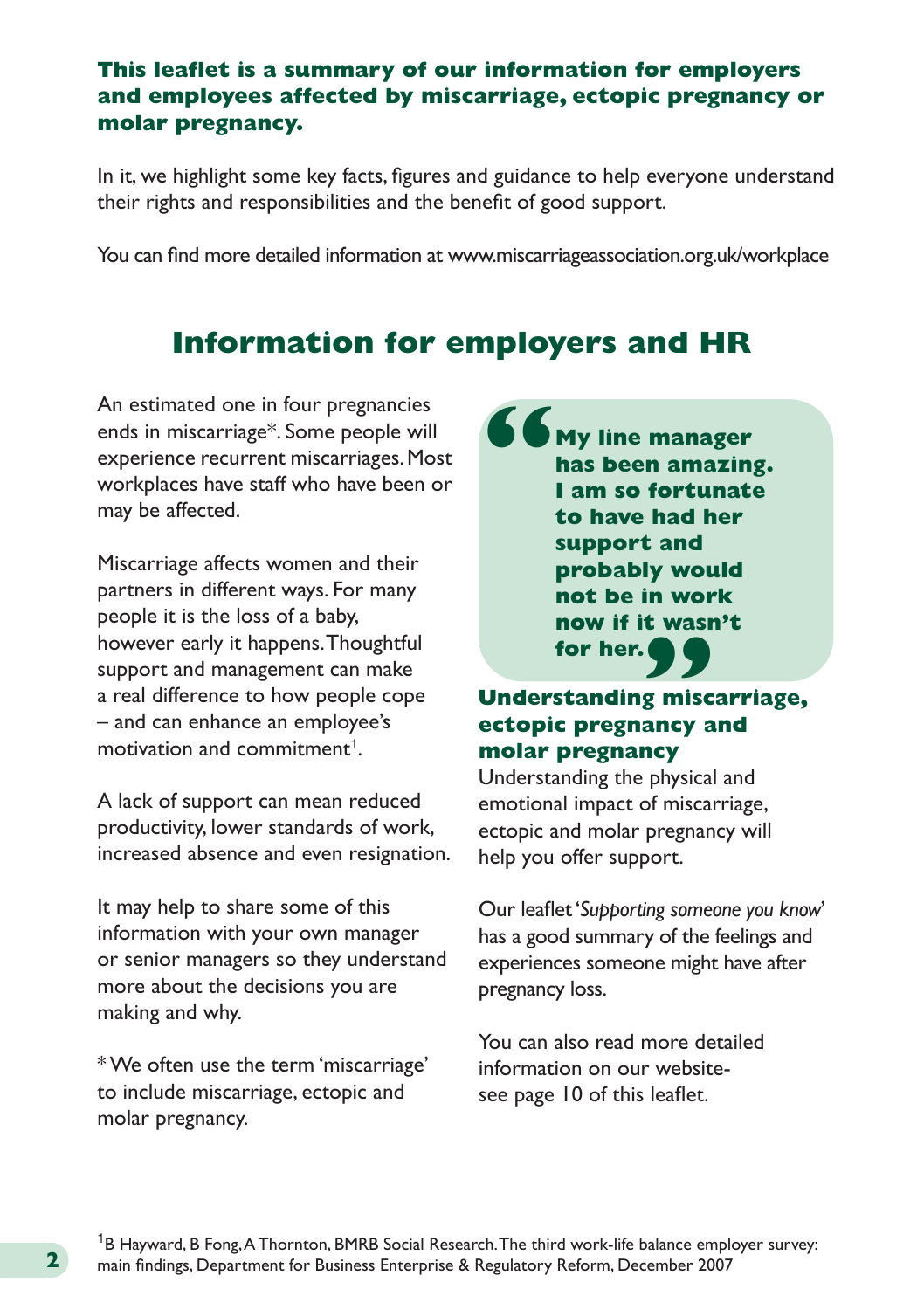#### **How might a loss affect an employee at work?**

Miscarriage affects people in different ways, but they may be:

- having difficulty sleeping,
- finding it difficult to concentrate or to feel motivated,
- struggling with social interaction,
- experiencing mood swings,
- feeling more tearful and/or irritable, and/or
- finding it difficult to manage their mental health.

These feelings may affect their productivity or ability to manage in a work environment. Good communication will help you ensure the right support is put in place to help your employee manage their work alongside their recovery.

We have information online to help you talk about miscarriage in the workplace. This includes questions and responses that might help, offering options, sharing information and having ongoing conversations. See 'Talking about miscarriage' on page 10.

**I was still thinking about my miscarriages and at times I found it difficult to concentrate and felt like I was drowning, trying to maintain a normal life again. " "**

# **Your responsibilities as an employer or manager**

# **Creating a supportive environment**

There are things you and your organisation can do now to make it easier for you and any member of your workforce or team if and when they experience a loss. As well as a good maternity and miscarriage policy, it's important to ensure you are approachable as a manager and have the knowledge to respond appropriately and offer the right support.

# **Supporting employees during and immediately after a miscarriage**

Once you are aware of a loss, it's important to acknowledge and say you're sorry.

Employees may be embarrassed, prefer to keep things private or be worried about potential discrimination. At an appropriate point, ask them what they need – but be aware that they may not know immediately.

People who experience more than one loss often tell us that they tend to get less support each time. But this is often when they need it most and they may appreciate a simple acknowledgement of how difficult this must be.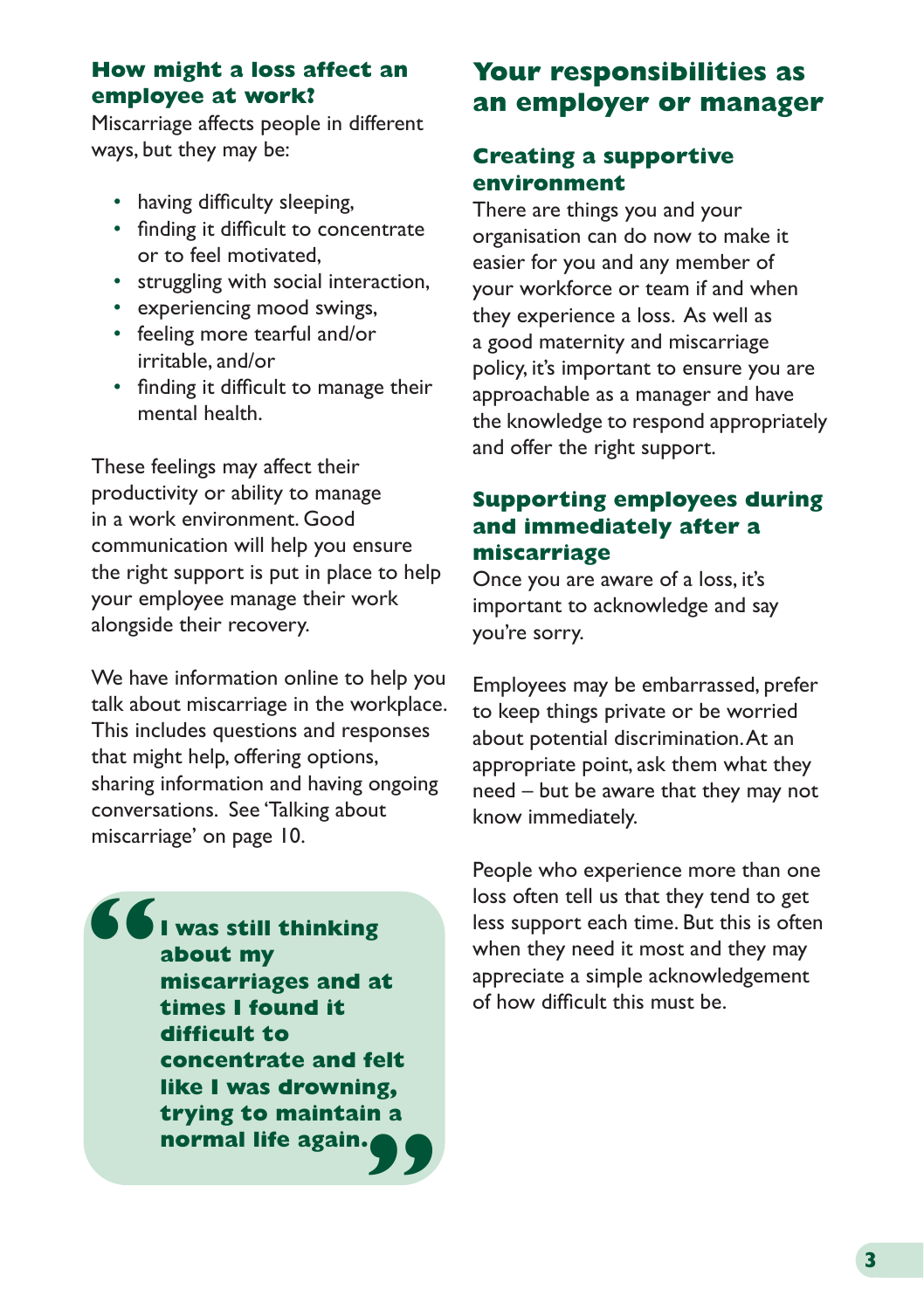#### **A miscarriage at work**

A woman who begins to miscarry at work may have one or more of these symptoms:

- bleeding, which may be very heavy,
- abdominal pain which may be severe, and/or
- feeling faint and even collapsing (this is most likely with an ectopic pregnancy which can be life-threatening).

She is likely to be upset, scared and embarrassed. She will need privacy, support and access to a toilet. She may need something to wrap around herself if she is bleeding heavily.

She is likely to appreciate a taxi home or to hospital and someone to go with her or to call her partner. If she is very unwell, you may need to call an ambulance.

Reassure her that you will cover any work as needed. Until you know what she wants to share, it may help to send a general email to colleagues – for example, '*X has had to leave to deal with an emergency. We will let you know when she will be back at work but in the meantime, please pass on any work queries to Y*'.

Someone who finds out that his or her partner is miscarrying is likely to want to leave work as soon as possible.

**I texted my boss to let her know what had happened. She replied simply with, 'I'm here if you need anything. Please don't give work another thought'. " "**

#### **Time off**

Many people, but not all, will need some time off work to recover physically and emotionally. Some will need a long time, while others choose to return to work reasonably quickly. Someone who returns to work after a short absence may need further leave at a later date.

Sometimes the physical recovery can take a long time, sometimes it can be emotional and/or mental health difficulties that are harder to cope with.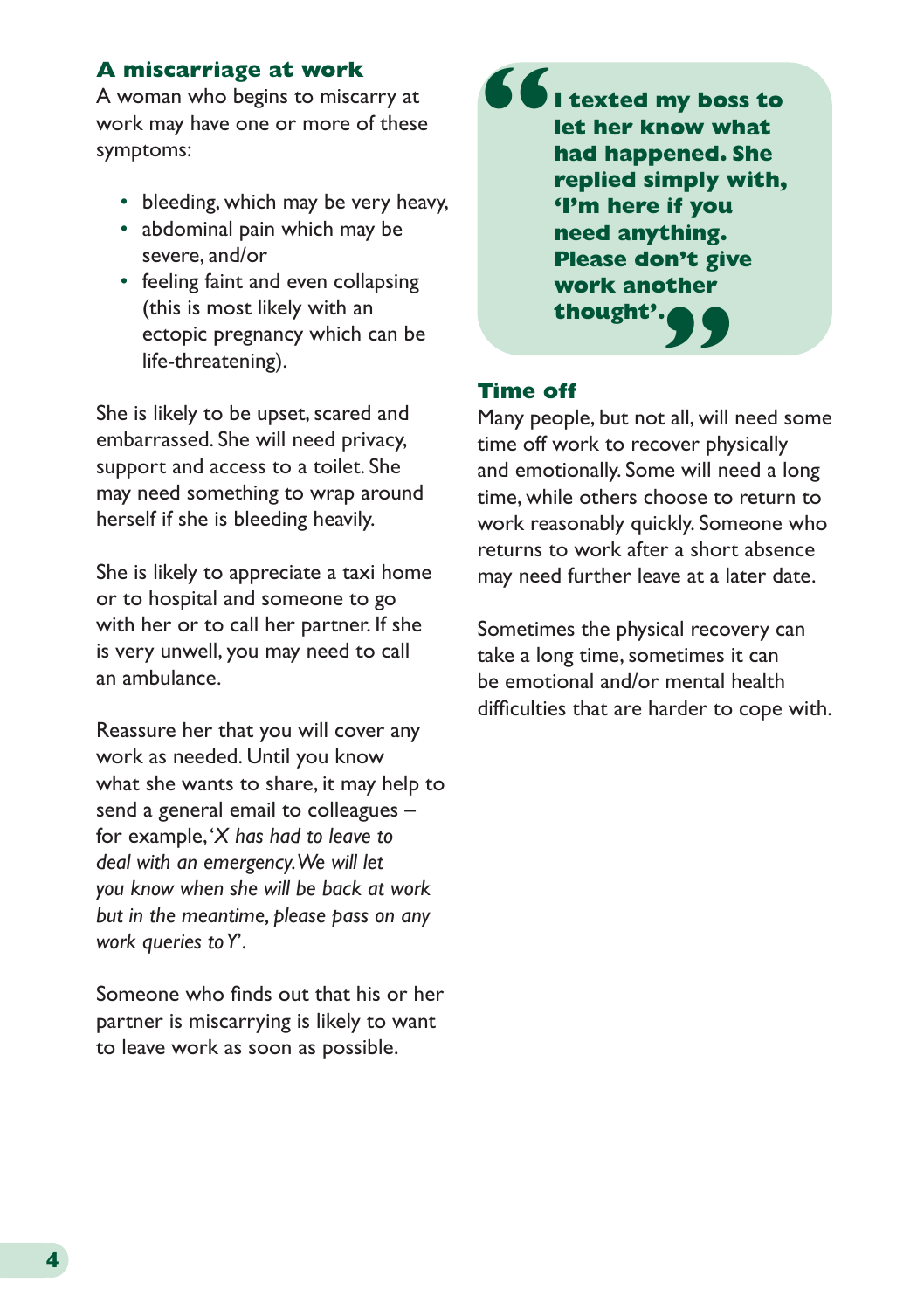#### **Rights to leave**

Sickness absence after a miscarriage is protected as pregnancy-related sickness. It should be recorded separately and may not be used against the employee, for example, for disciplinary or redundancy purposes or as part of an appraisal.

Your employee can self-certify for up to seven days as usual, noting that the absence is pregnancy-related. After that she will need to get a fit note from her GP or another medical professional. She may want to ask her GP to backdate a fit note to confirm that the leave is pregnancy-related.

There is no time limit on sickness absence after a miscarriage. If a GP or medical practitioner has certified the sickness as pregnancy-related, this applies for as long as the sick leave lasts.

She will be entitled to any sick pay she is usually entitled to.

Partners are not entitled to pregnancyrelated sickness absence, even though they might be equally affected by the loss. They may find a period of compassionate leave helpful.

**Before my return my manager met me for lunch and took me into the workplace so I did not feel overwhelmed. " "**

#### **While/if they are off work**

Stay in touch – but try not to add pressure to return to work before they feel ready.

Send them our online information for employees – they are likely to appreciate it even if they have already seen it.

Ask them what they would like colleagues to know and if they would like you to send an email or share more information.

If they are happy for colleagues to know, you or they might like to send flowers from the team or sign a card, such as those available from the Miscarriage **Association** 

Ask whether there is anything you can do to make things easier for them – for example, waiving a requirement to call in every day or seeking confirmation from HR that sick leave will be recorded as pregnancy-related.

#### **Supporting their return to work**

Returning to work after a miscarriage can be overwhelming. They may feel anxious about what colleagues will say or uncertain about returning to 'normal' life while no longer pregnant.

Miscarriage isn't always easy to leave in the past (although sometimes it can be). Feelings of grief, anger, jealousy, guilt or sadness can come sometimes without warning, long after the miscarriage itself.

We have more information online about how to manage an employee's return to work and further support that might be needed – see page 10.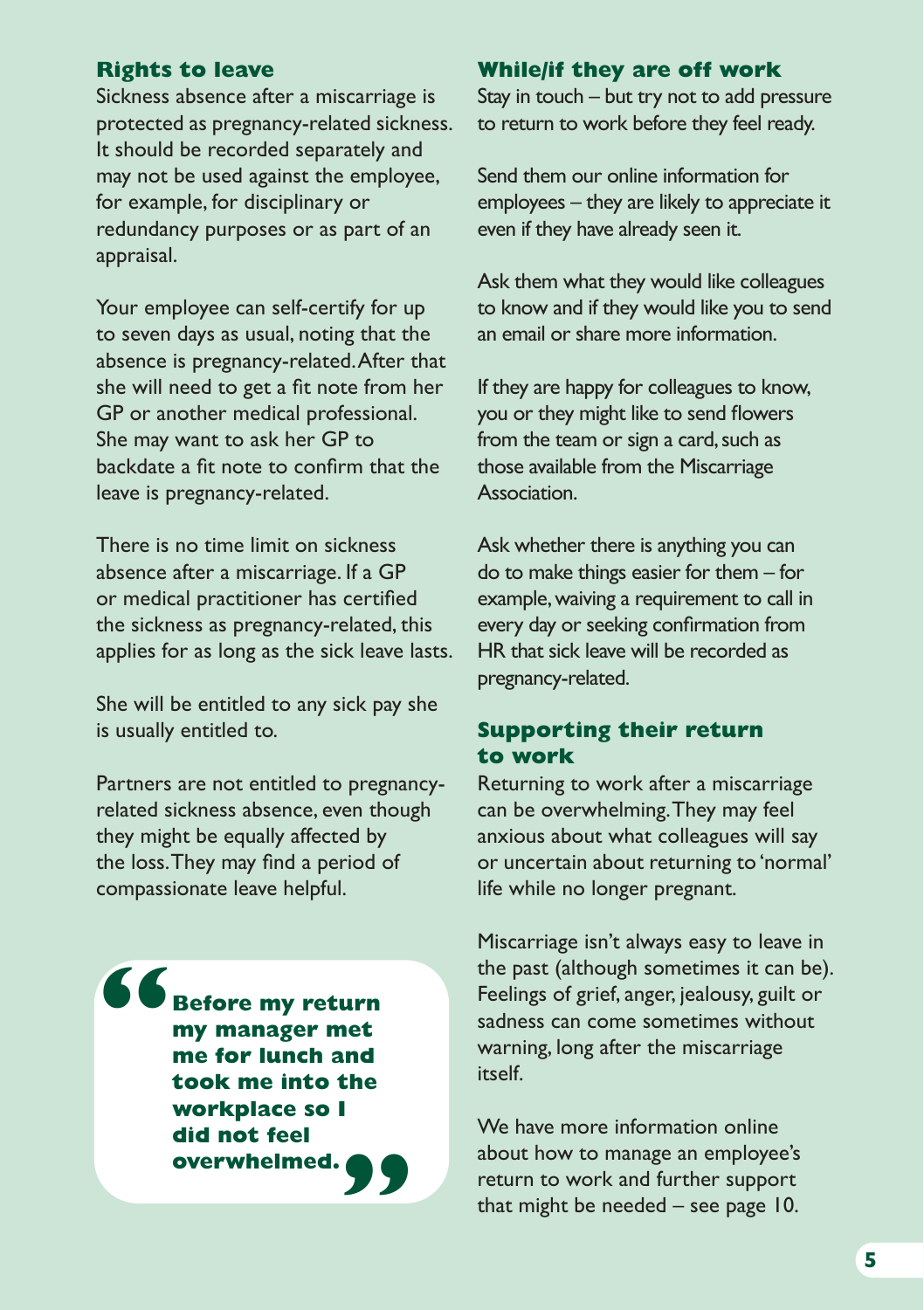# **A miscarriage policy**

Managers and employees have told us they feel more comfortable when everyone's rights and responsibilities are clear.

A policy (or guidance note) can formalise existing practice and ensure there is consistency when staff members change. It can also help make miscarriage less taboo and ensure people feel more able to ask for support.

The policy could be part of a larger document on pregnancy loss, including miscarriage, ectopic and molar pregnancy, and also termination for fetal anomaly and stillbirth. Be aware that the legal situation for a loss before and after 24 weeks is quite different.

We have more information online to help you set up a policy or guidance note: see the section ['Human Resources](https://www.miscarriageassociation.org.uk/information/miscarriage-and-the-workplace/human-resources-hr-information-and-support/a-miscarriage-policy/)  [\(HR\): information and support.](https://www.miscarriageassociation.org.uk/information/miscarriage-and-the-workplace/human-resources-hr-information-and-support/a-miscarriage-policy/)'

**"**

**Not everyone will want to talk about their experiences or feel that they need help. What we want people to know is that if and when they are ready for it, there is always help and support available for all staff. "**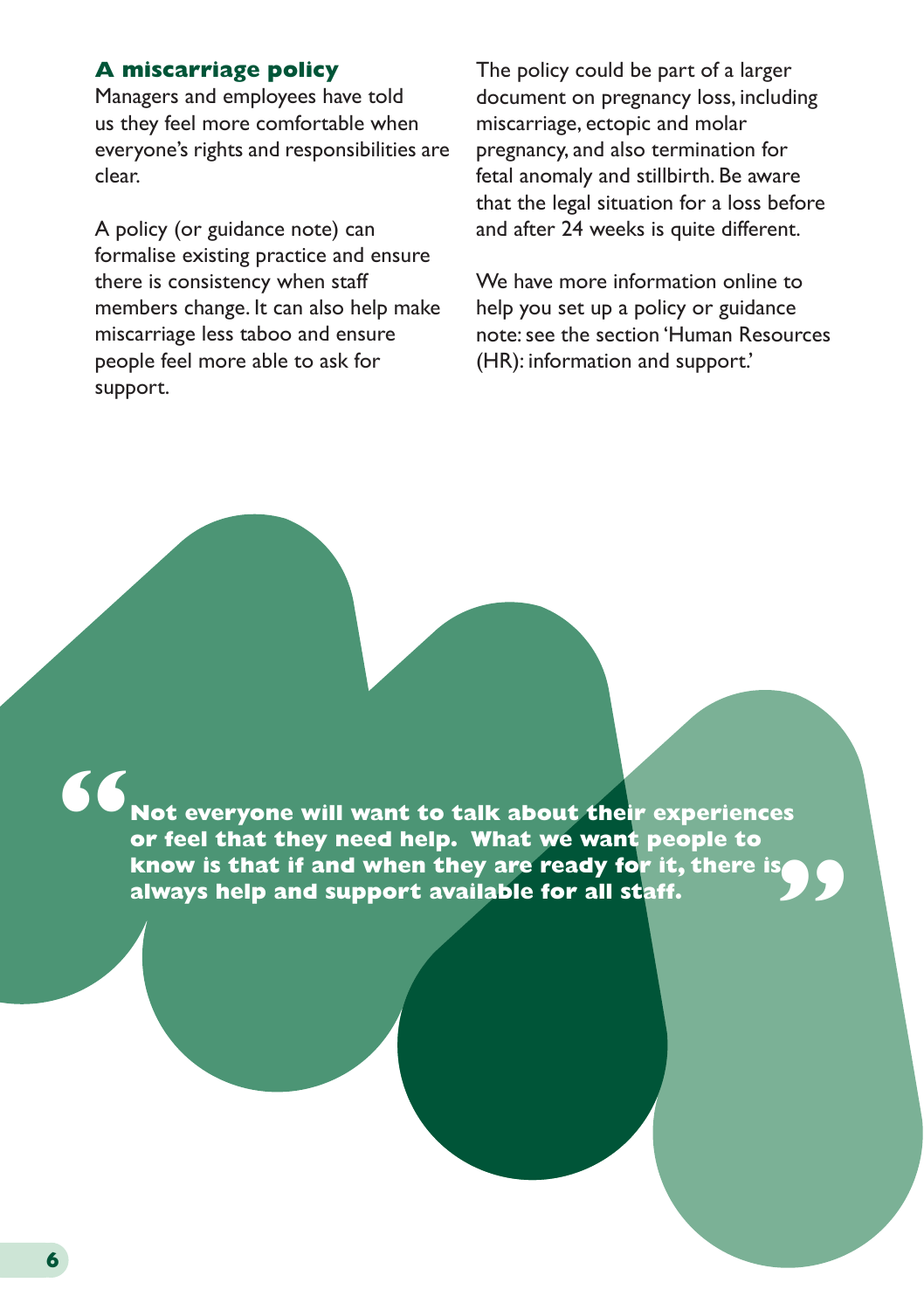# **Information for employees who experience miscarriage, ectopic pregnancy or molar pregnancy**

If you are reading this, you have probably experienced a miscarriage, ectopic pregnancy or molar pregnancy and would like to know more about your rights at work. We're really sorry for your loss.

This section has information about your rights, and support to help you manage your relationship with work alongside your recovery.

We have more detailed information online in the section ['Employees:](https://www.miscarriageassociation.org.uk/information/miscarriage-and-the-workplace/employees-information-and-support/)  [information and support.](https://www.miscarriageassociation.org.uk/information/miscarriage-and-the-workplace/employees-information-and-support/)'

# **Your rights**

# **Time off**

If you have experienced the physical loss and need sick leave after a miscarriage (for physical or mental health reasons), it should be recorded as pregnancy-related sickness. This means that it should not be used against you in any way (for example as a reason to discipline you, refuse promotion or make you redundant).

You should be able to self-certify that the leave is pregnancy-related for the first 7 days. After this, you will need a GP or medical practitioner to give you a fit note to certify it is pregnancy-related.

If you have been treated in hospital, you may be able to get this note from someone there. Otherwise, it might be a good idea to make an appointment with your GP (make an emergency appointment if needs be).

If you go back to work and then realise you need further time off, you should ask your GP to continue to certify it as pregnancy-related. Sadly, you may find some GPs are reluctant to do this. You could try and see another doctor or ask for a second opinion.

If you choose not to tell your employer about your miscarriage but you are off for longer than 7 calendar days, then you will still need a fit note. You may be able to ask your doctor not to share detailed information with your employer – but this will mean that the time you have off is not protected as pregnancy-related.

#### **Partners**

If you are the partner of someone who has experienced a physical loss then you are not legally entitled to pregnancyrelated leave or sickness absence.

Some workplaces will have provision for partners in a miscarriage policy, or may offer compassionate leave (paid or unpaid leave for emergency situations). Others may insist you take unpaid leave or use your holiday if you want to take time off.

# **Self-employed**

If you are self-employed, you may have the flexibility to choose when and how you go back to work. How much time you take off may depend on the people you're working for, your finances and your own worries about getting future work. It's worth bearing in mind that people may be more understanding than you think.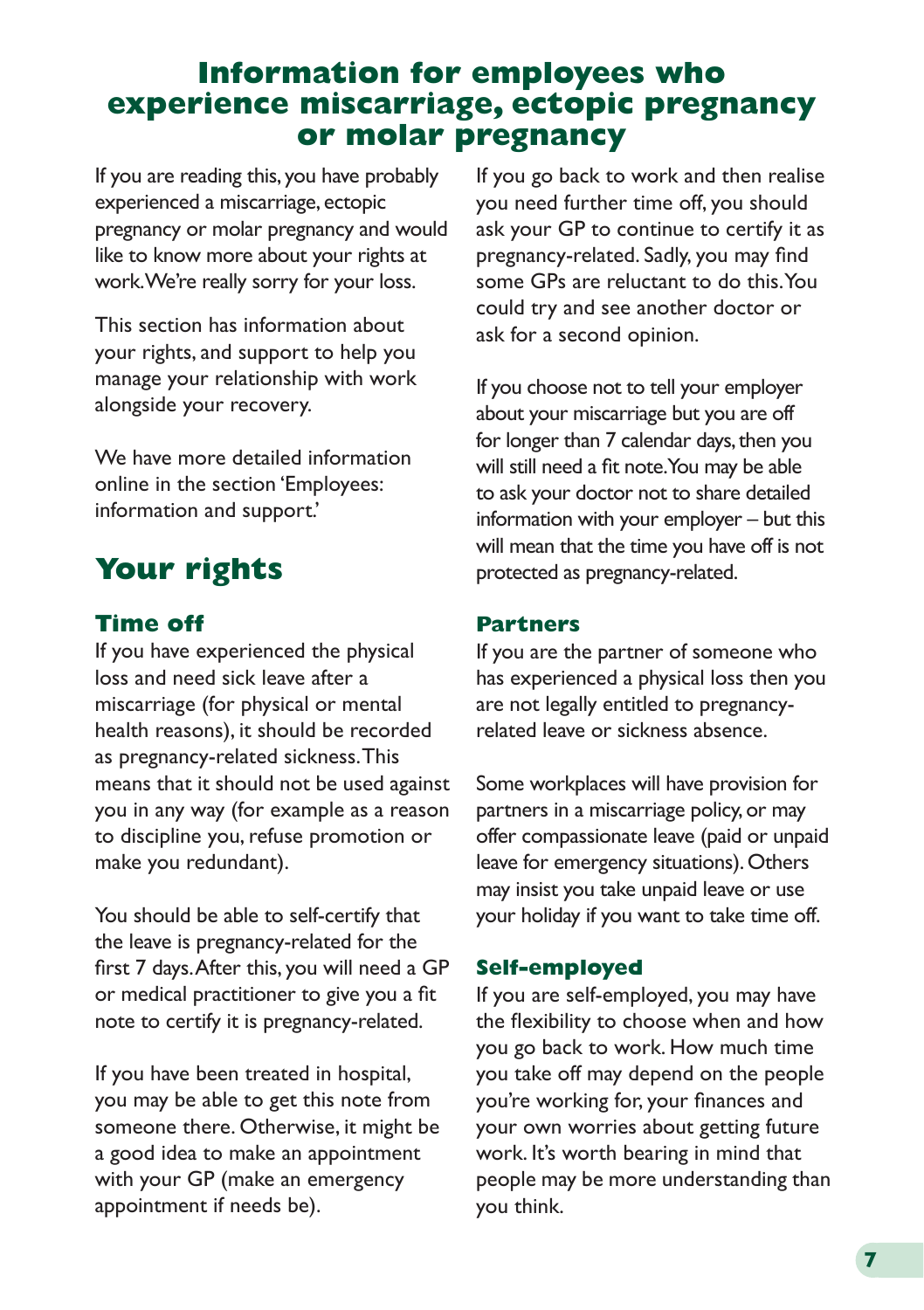# **A phased return**

A phased return is where you return to work for reduced hours or different duties at first. Some people find this helps them get back into work, while others prefer to go back to normal immediately. You don't have an automatic right to a phased return but it's worth asking.

# **Sick pay**

Unfortunately, you are only entitled to the sick pay specified in your contract. For some people this may mean you are given time off on full pay, but others may only receive statutory sick pay (SSP).

If you are on a zero hours contract you should still get sick pay if you have earned enough over the previous months. Temporary and agency staff may still be eligible. Even if your employer says you are self-employed, you may still be entitled to sick pay.

The rules are complicated but Citizens Advice can help you understand what sick pay or other benefits you are entitled to.

Low or no sick pay may mean you are forced to return to work before you feel completely ready. Have a look at our information on going back to work after a miscarriage: see the section ['Going back to work after a](https://www.miscarriageassociation.org.uk/information/miscarriage-and-the-workplace/employees-information-and-support/going-back-to-work-after-a-miscarriage/)  [miscarriage.'](https://www.miscarriageassociation.org.uk/information/miscarriage-and-the-workplace/employees-information-and-support/going-back-to-work-after-a-miscarriage/)

# **Flexible working**

Some people find flexibility or adjustments to their job can help them return to work more quickly.

You are entitled by law to reasonable adjustments to help you do your job if you have a disability – this includes mental health problem.

You are not legally entitled to reasonable adjustments for other reasons but your organisation may have a policy that outlines anything they can offer in terms of flexible working and adjustments.

It might be helpful to make a list of anything that might be difficult and what adjustments could help. You could discuss this with your manager at a return to work meeting or by email beforehand.

**" " My line manager reassured me that I could take as much time as I needed, and not to worry or force myself back to work sooner than I was ready.**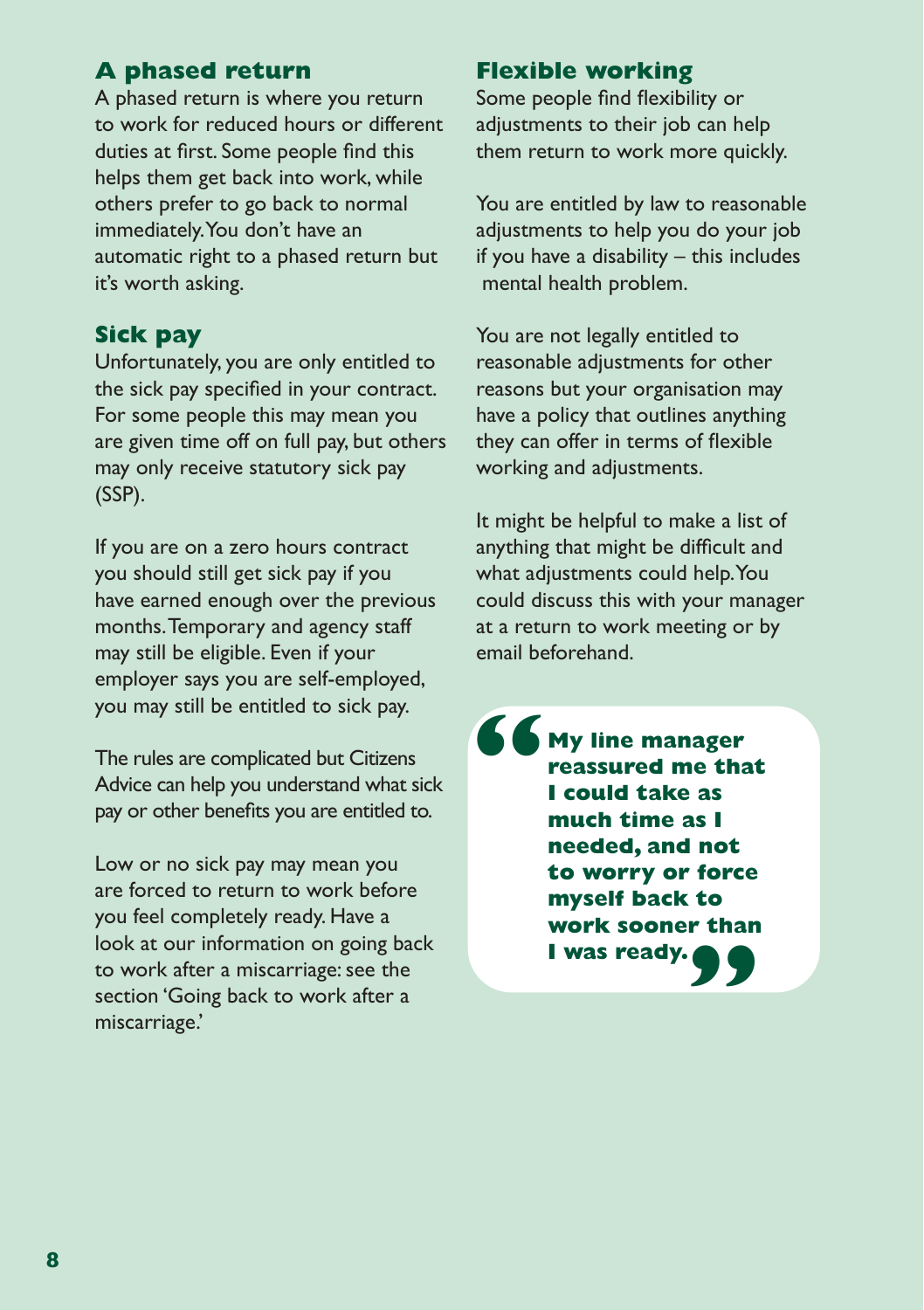# **Confidentiality**

You have a right to keep your miscarriage private if you choose. Your manager should ask you what, if anything, you would like other people at work to know.

# **Going back to work**

Going back to work after a miscarriage might feel daunting. You may not be sure how you'll cope, how people will respond or what to say to colleagues about what happened.

We have more information online to help you return to working life. This includes preparing to return to work, difficult situations, challenging discrimination and making changes for the future: see the section ['Going back](https://www.miscarriageassociation.org.uk/information/miscarriage-and-the-workplace/employees-information-and-support/going-back-to-work-after-a-miscarriage/)  [to work after a miscarriage.'](https://www.miscarriageassociation.org.uk/information/miscarriage-and-the-workplace/employees-information-and-support/going-back-to-work-after-a-miscarriage/)

**" " I'm returning to work next week and I am really nervous about what my colleagues and the team I manage are going to say and think.**

**"I only told my line manager and two friends who work in other teams. I did not want everyone to know because I wanted there to be some normality in my life and I thought the workplace would provide a separate focus."**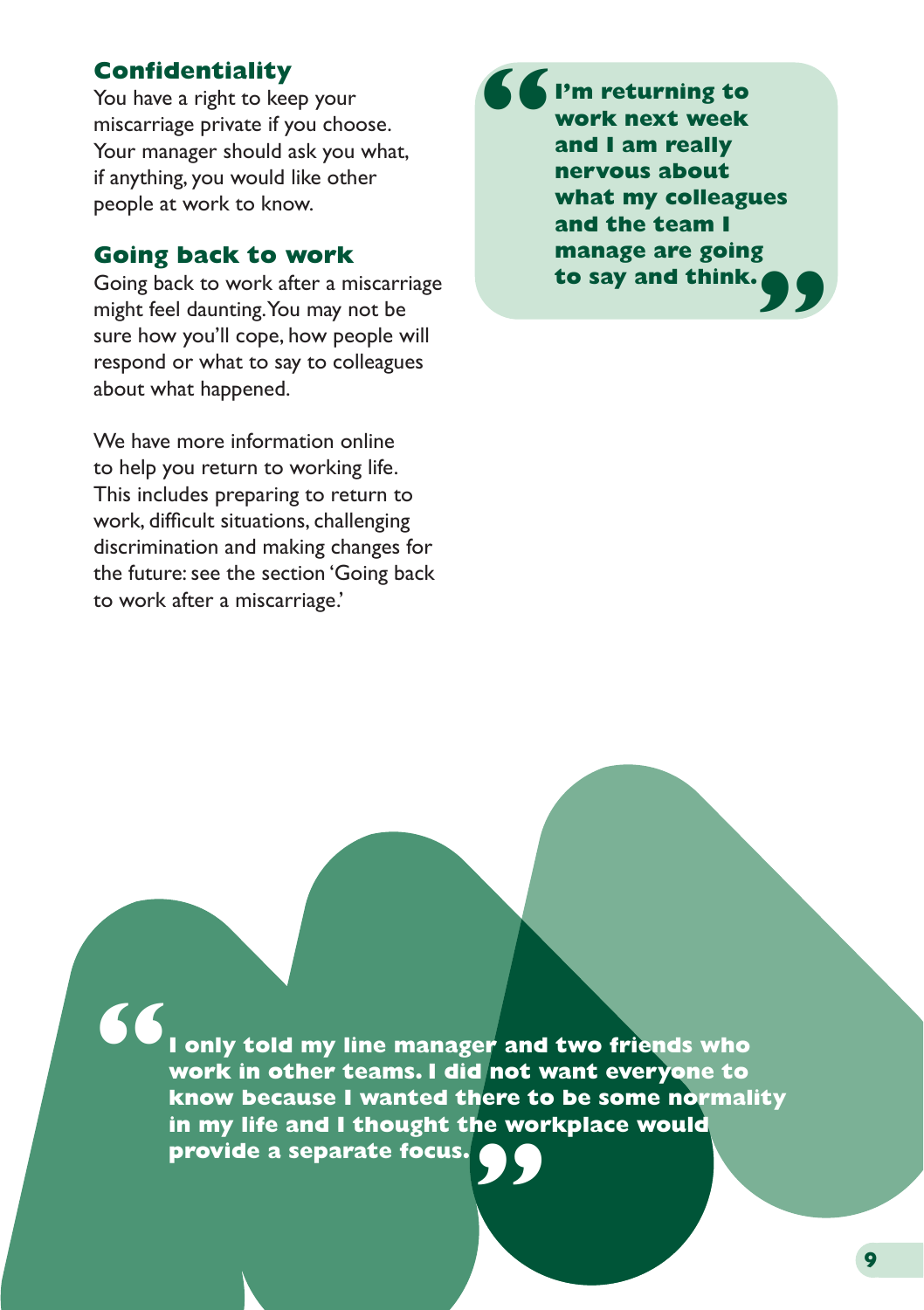# **Useful links and organisations**

### **The Miscarriage Association**

Our workplace hub is a resource for employers, managers, employees and colleagues. [www.miscarriageassociation.org.uk/workplace](http://miscarriageassociation.org.uk/workplace).

The resource includes:

#### **[Information for employers and managers](https://www.miscarriageassociation.org.uk/information/miscarriage-and-the-workplace/employers-and-managers-information-and-support/)** including

- more about miscarriage, ectopic pregnancy and molar pregnancy,
- how these might affect an employee at work,

We also have two further pages for employers and managers:

- [How to support employees before, during and after a loss](https://www.miscarriageassociation.org.uk/information/miscarriage-and-the-workplace/employers-and-managers-information-and-support/supporting-an-employee-before-during-and-after-a-loss/) (including employees' rights and your responsibilities).
- [Talking about miscarriage in the workplace: a guide for employers](https://www.miscarriageassociation.org.uk/information/miscarriage-and-the-workplace/employers-and-managers-information-and-support/talking-about-miscarriage-in-the-workplace-a-guide-for-employers-and-managers/)  [and managers.](https://www.miscarriageassociation.org.uk/information/miscarriage-and-the-workplace/employers-and-managers-information-and-support/talking-about-miscarriage-in-the-workplace-a-guide-for-employers-and-managers/)

## **[Information for HR](https://www.miscarriageassociation.org.uk/information/miscarriage-and-the-workplace/human-resources-hr-information-and-support/)**

In this section, you'll find information to help you support employees who experience a miscarriage – and their managers.

We also have two further pages for HR staff.

- [A miscarriage policy](https://www.miscarriageassociation.org.uk/information/miscarriage-and-the-workplace/human-resources-hr-information-and-support/a-miscarriage-policy/)
- [Running training and/or awareness events.](https://www.miscarriageassociation.org.uk/information/miscarriage-and-the-workplace/human-resources-hr-information-and-support/running-training-and-or-awareness-events/)

#### **[Information for employees who experience miscarriage](https://www.miscarriageassociation.org.uk/information/miscarriage-and-the-workplace/employees-information-and-support/)**

In this section you'll find information about your rights, and support to help you manage your relationship with work alongside your recovery.

We also have a further page for employees.

• [Going back to work after a miscarriage.](https://www.miscarriageassociation.org.uk/information/miscarriage-and-the-workplace/employees-information-and-support/going-back-to-work-after-a-miscarriage/)

#### **[Information for colleagues](https://www.miscarriageassociation.org.uk/information/miscarriage-and-the-workplace/colleagues-information-and-support/)**

In this section, you'll find information to help you offer support to colleagues who experience miscarriage, ectopic pregnancy or molar pregnancy.

Throughout the resource you'll find links to helpful web pages and leaflets.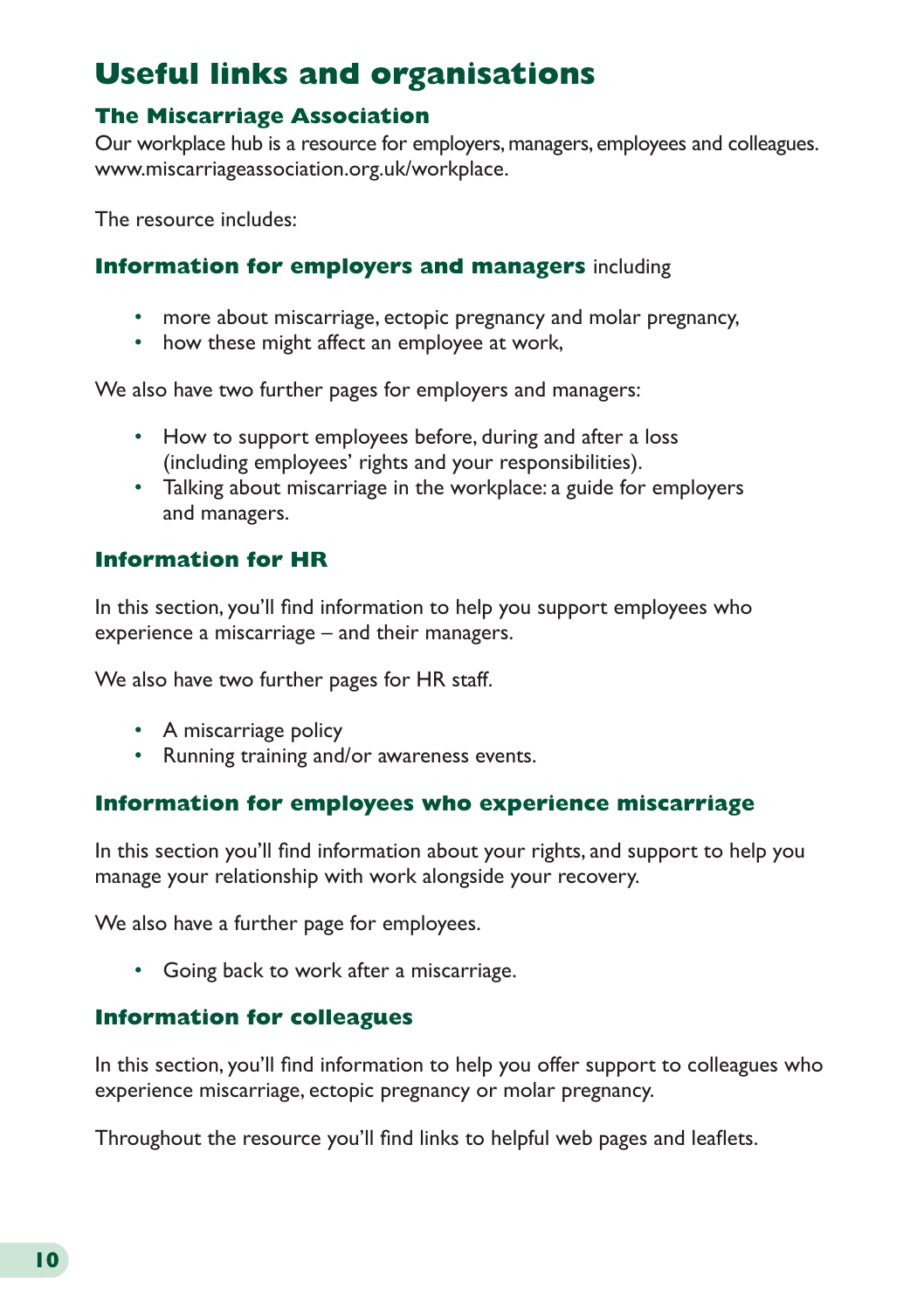# **ACAS**

[acas.org.uk](https://www.acas.org.uk/) 0300 123 1100 Open Monday to Friday, 8am to 6pm. Free impartial advice for employers and employees

# **ARC**

[arc-uk.org](https://www.arc-uk.org/) 0845 077 2290 or 0207 713 7486 via mobile Information and support through antenatal diagnosis and its consequences

#### **Citizens Advice Bureau**

[citizensadvice.org.uk](http://www.citizensadvice.org.uk) (*search for your local office on this link*) Free and confidential advice on benefits, work, and family

#### **Ectopic Pregnancy Trust**

[ectopic.org.uk](https://ectopic.org.uk/) 020 7733 2653 Information and support for ectopic pregnancy

## **Maternity Action**

[maternityaction.org.uk](https://maternityaction.org.uk/) (f*ind information and appropriate telephone numbers on this link*) Information on rights and benefits around pregnancy, pregnancy loss and maternity

# **Mind**

[mind.org.uk](https://www.mind.org.uk/) Information on mental health support including Wellness Action Plans and reducing stress at work

#### **Sands**

[sands.org.uk](https://sands.org.uk/) 0808 164 3332 [helpline@sands.org.uk](mailto:helpline@sands.org.uk) Information and support for stillbirth and neonatal death

#### **Working families**

[workingfamilies.org.uk](https://workingfamilies.org.uk/) 0300 012 0312 [advice@workingfamilies.org.uk](http://advice@workingfamilies.org.uk) Advice for working families via website and helpline